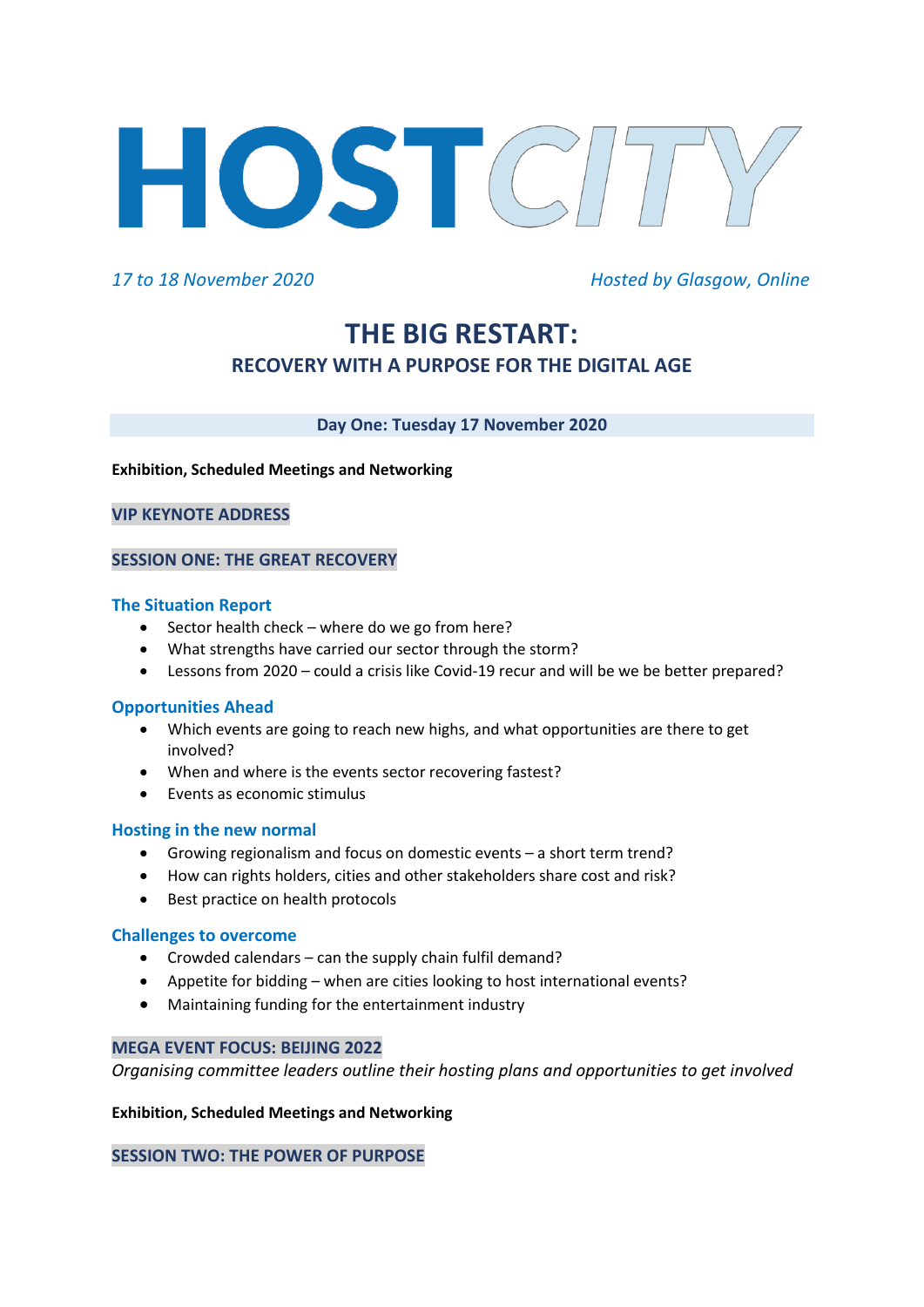# **Everything happens for a reason**

- Why do events need a defining purpose?
- Tips on how to identify and communicate your event's raison d'être
- How event organisers can better understand and reflect public priorities

# **Inclusion and diversity in the boardroom and on the playing field**

- Why Black Lives Matter for major events
- Gender: how to break the glass ceiling
- Maximising the contribution of people with disability

# **Aligning major events with public health**

- How cities and venues can be better planned to safeguard public health
- Stories of successful sports development through event hosting
- The growing role of leisure in society

#### **MEGA EVENT FOCUS: BIRMINGHAM 2022**

*Organising committee leaders outline their hosting plans and opportunities to get involved*

#### **Exhibition, Scheduled Meetings and Networking**

# **SESSION THREE: THE DIGITAL ACCELERATION**

# **The convergence of digital and real-world events**

- Hybrid / digital twins of events
- Gamifying the Games: integrating eSports, VR and AR into event strategies
- Next generation content and the future of broadcasting

#### **How to build audiences online**

- Get Set for Gen Z!
- Social media: use your algorithm
- Influencers as content creators

# **Event hosting technology**

- Futureproof venues
- Investing in tech: what to procure or subscribe to
- Access Control and crowd dynamics

#### **Intelligence and analytics**

- The role of technology in measuring and understanding ROI
- Applying the measurability of digital events to the real world
- Applications of AI in major events

#### **MEGA EVENT FOCUS: UNITED 2026 FIFA WORLD CUP**

*Organising committee leaders outline their hosting plans and opportunities to get involved*

#### **Exhibition, Scheduled Meetings and Networking**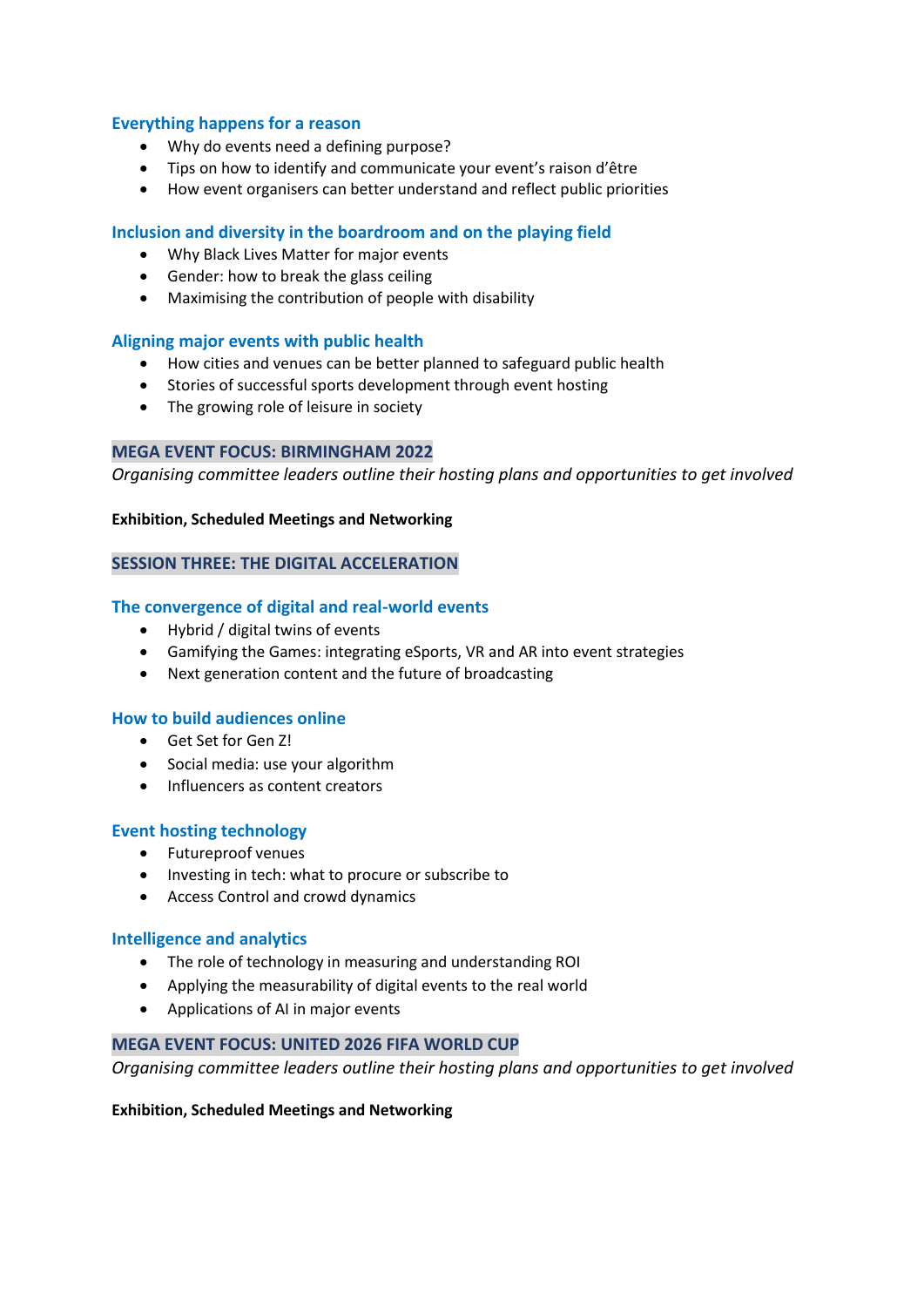### **Day Two: Wednesday 18 November 2020**

## **Exhibition, Scheduled Meetings and Networking**

# **MEGA EVENT FOCUS: QATAR 2022 FIFA WORLD CUP**

*Organising committee leaders outline their hosting plans and opportunities to get involved*

#### **SESSION FOUR: SUSTAINABLE EVENT HOSTING**

#### **How major events are contributing to environmental goals**

- Climate change expectations of COP26 and the impact on major events
- The role of events in creating a sustainable tourism sector
- How to run a sustainable conference

#### **The format of events to come**

- Managing the size of mega events
- Co-hosting and diversification
- Digitalisation and sustainability

#### **The circular economy**

- Embedding sustainability at the bid stage
- Sustainable procurement
- Event products, services and infrastructure in the circular economy

#### **Exhibition, Scheduled Meetings and Networking**

#### **MEGA EVENT FOCUS: PARIS 2024 OLYMPIC GAMES**

*Organising committee leaders outline their hosting plans and opportunities to get involved*

#### **SESSION FIVE: FUTURE CITIES**

#### **The role of cities in the post-Covid digital age**

- Urbanisation on pause or rising inexorably?
- How cities can sustain their position as societal focal points
- The role of events in building resilient communities

#### **Smart cities, smart events**

- Major events as smart cities
- Aligning event strategies with smart city plans
- Intelligent transport solutions

#### **Cities as melting pots for events**

- Citizens as content creators, fans and active participants
- How business and scientific events can develop local talent
- How to develop a sense of place, belonging and welcome

#### **Exhibition, Scheduled Meetings and Networking**